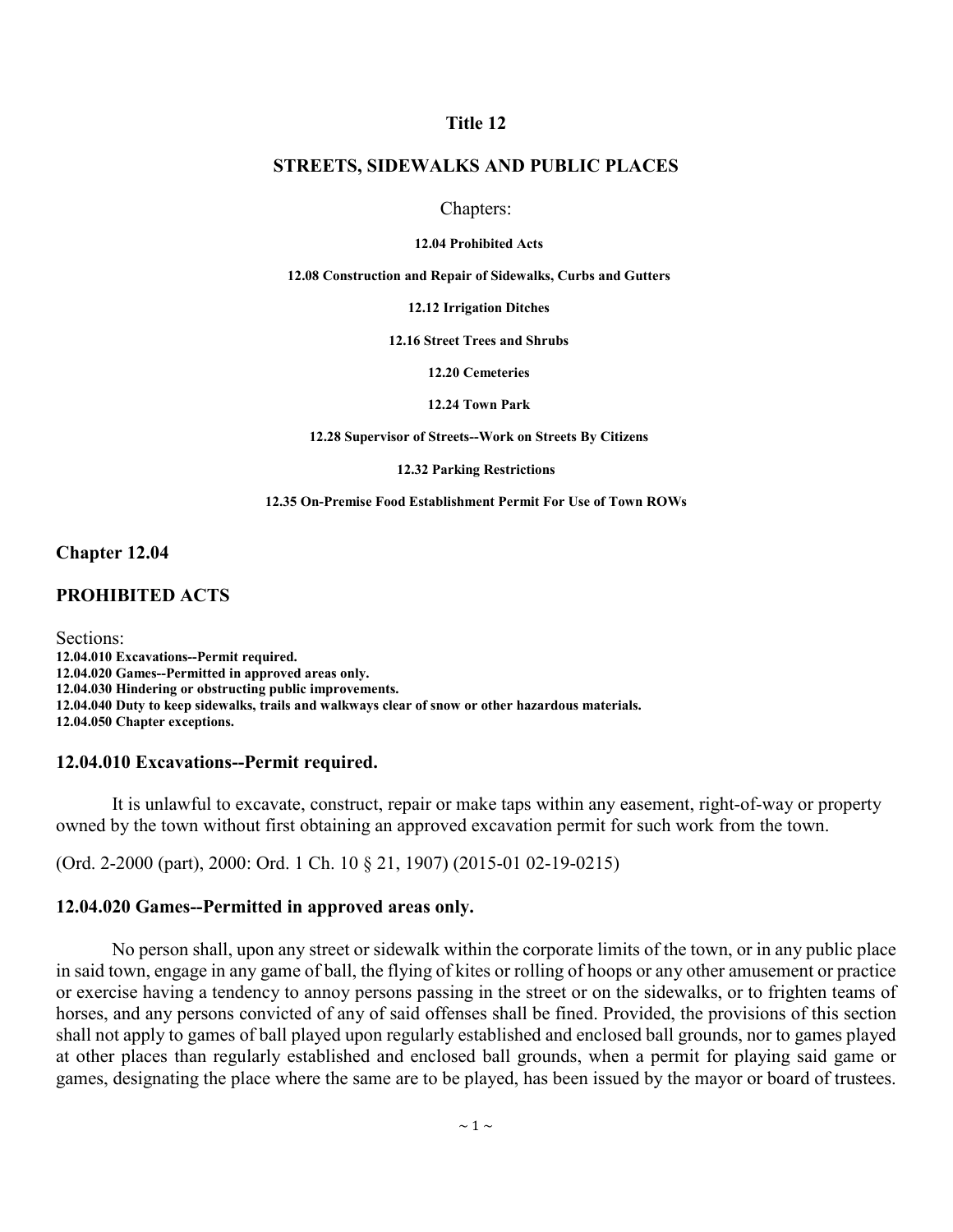(Ord. 1 Ch. 10 § 22, 1907)

# **12.04.030 Hindering or obstructing public improvements.**

Any person who hinders or obstructs the lawful making or repairing of any pavement side or crosswalk, or hinders or obstructs any person employed in making or repairing any public improvement or work ordered by the board of trustees, shall, upon conviction thereof, be fined for each offense.

(Ord. 1 Ch. 10 § 25, 1907)

# **12.04.040 Duty to keep sidewalks, trails and walkways clear of snow or other hazardous materials.**

- A. No private owner, manager of any property, lessee leasing the entire premises, or adult occupant of a single-family dwelling, a duplex, a triplex, or a four-plex shall fail to keep all hard surface public sidewalks, trails and walkways crossing or abutting the premises such person owns, leases, or occupies clear of snow, ice, mud, dirt, rocks, debris or other hazardous condition, as provided in this section. Such persons are jointly and severally liable for such responsibility. Such persons shall remove any accumulation after any snowfall or snowdrift or other occurrence as promptly as reasonably possible and no later than twelve noon of the day, following the snowfall, snowdrift or other occurrence. Such persons shall remove the snow or other material from the full width of all such hard surface sidewalks, trails and walkways, except those with a width exceeding five feet, which must be cleared to a width of at least five feet.
- B. If the police chief, public works director, or an appointed member of the town staff finds that any portion of a hard surface sidewalk, trail or walkway has not been cleared of snow or other material as required by subsection A of this section and that a hazardous condition exists, the police chief, public works director, or an appointed member of the town staff may direct the owner, manager of any property, the lessee leasing the entire premises, or any adult occupant of a single-family dwelling, a duplex, a triplex, or a four-plex that such person must remove the snow within the time limits prescribed by subsection A of this section.
- C. If the person so notified fails to remove the snow as required by the notice prescribed by subsection B of this section, the police chief or assigned staff may cite the owner, manager of any property, the lessee leasing the entire premises, or any adult occupant of a single-family dwelling, a duplex, a triplex, or a four-plex for violation of this section into municipal court.

(Ord. 2010-26, 6-17-2010) (Ord. 2007-4 (part), 2007)

# **12.04.050 Chapter exceptions.**

The provisions of this chapter shall not apply to the following:

- A. A designated place on a sidewalk, trail, walkway hard or soft surfaced pathway, or other foot path by which the town of Cedaredge has contracted with an individual or granting agency to include maintenance costs in the town's annual budget.
- B. The town will be responsible for maintenance of the designated trail system as adopted by resolution. The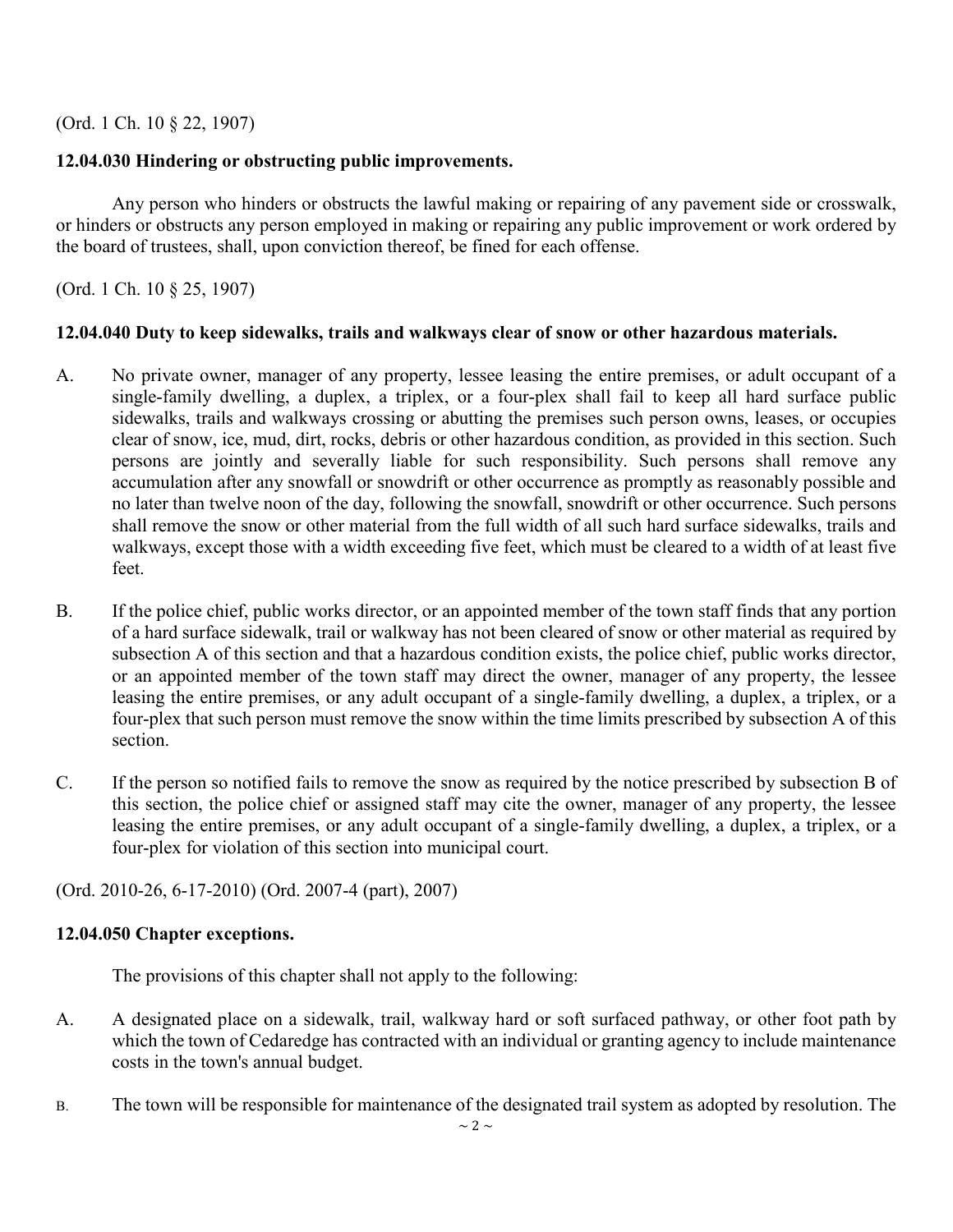board of trustees shall, by resolution, establish the designated trail system and any renewals from time to time as changes occur. (Ord. 2007-4 (part), 2007)

### **Chapter 12.08**

### **CONSTRUCTION AND REPAIR OF SIDEWALKS, CURBS AND GUTTERS\***

Sections:

|           | 12.08.010 Petition for construction or repair--Board<br>determination. |
|-----------|------------------------------------------------------------------------|
|           | 12.08.020 Construction standards and specifications.                   |
| 12.08.030 | Repair standards.                                                      |
|           | 12.08.040 Property owner construction and repair responsibility        |
|           | --Notice--Costs--Assessments--Collection.                              |
|           | 12.08.050 Relaying of sidewalks.                                       |
|           | 12.08.060 Violation--Penalty.                                          |

**Editor Notes:** Prior ordinance history: Ord. 2-1919, Ord. 1, Ch. 13 §§ 1 through 8.

### **12.08.010 Petition for construction or repair--Board determination.**

Whenever the owners of a majority of the frontage upon either sidewalk of any street or any specified portion thereof petition the board of trustees for the construction of a sidewalk, with or without curbs and gutters and whenever a majority of the board of trustees decide that such improvements are necessary and financially feasible, they shall immediately order the said improvements to be made by resolution of said board.

In addition, whenever the Board of Trustees decides that the construction of sidewalks, with or without curbs and gutters, is necessary, the Board may, by resolution, order the construction of such improvements in accordance with this chapter.

(Ord. 2002-6 § 1 (part), 2002)

#### **12.08.020 Construction standards and specifications.**

Unless otherwise specified in the order for the construction or reconstruction of any sidewalk, all sidewalks, curbs and gutters shall be constructed in accordance with the standards and specifications of the town of Cedaredge, then in effect.

The owner of the affected property is responsible to ensure that the construction is properly completed. The town public works director, or his designee, shall inspect all construction to determine that it meets town specifications and standards. The acceptance of the work by the board of trustees does not cover the quality of the work and if at any time it should appear that the town standards and specifications were not followed, the owner may be required to remove the work and replace it with new.

(Ord. 2002-6 § 1 (part), 2002)

### **12.08.030 Repair standards.**

Repairing of sidewalks, curbs and gutters shall be accomplished in accordance with town standards and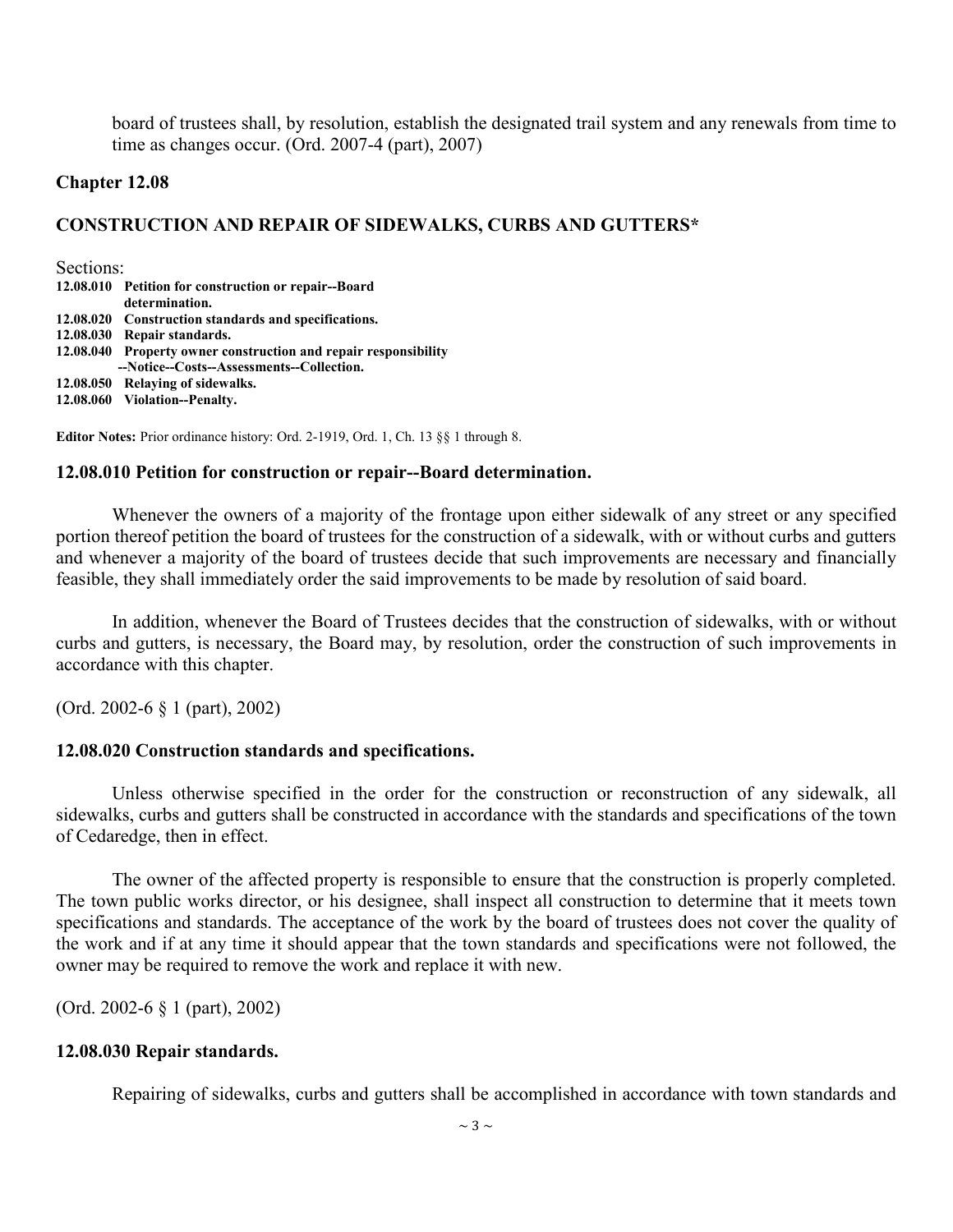specifications in effect at the time and such repairs shall be made whenever the board of trustees, by resolution, orders that such repairs be carried out**.**

(Ord. 2002-6 § 1 (part), 2002)

# **12.08.040 Property owner construction and repair responsibility--Notice--Costs--Assessment Collection.**

Whenever the board of trustees, under the provisions of this chapter, orders the construction or repair of any sidewalk, it shall be the duty of the town marshal or his designee at once to serve a notice in writing upon each of the owners of the property fronting on the line of the proposed sidewalk to be constructed or repaired, if such owner can be found within the limits of the town, and if not so found, then upon the duly authorized agent of such owner residing in said town, notifying them of the decision to construct or repair the sidewalk and their obligations hereunder. When the owner of such property, or an agent thereof, or any of them, cannot be found within the limits of said town, said notice shall be mailed to said owner by certified mail, return receipt requested, at his or her last known address. In the event that the mailing is not claimed then notice shall be published in a weekly paper of general circulation within the town for one week and a copy thereof posted at the town hall and on the premises whose owner cannot be found and such publication and posting of said notice shall have the same effect as if the same had been personally served upon such owner or owners. After service of said notice, or the publication and posting as herein provided, then the board of trustees shall proceed to have such sidewalk constructed and/or repaired under contract for the lowest prices obtainable for labor and materials upon such terms as is in their judgment are deemed reasonable. Upon the awarding of such contract and the completion of such sidewalk by said contractor, one half of the expense of constructing the same including, without limitation, all engineering, inspection and supervision costs, shall be assessed to the property fronting on and adjacent to the same, and such assessment shall be a lien upon said property until it shall be paid. Upon the completion of the construction or repair of said sidewalk, the town shall make out a bill of assessment against each of the owners of lots or land for the amount due from them for the costs and expenses of the construction or repair of said sidewalks, and present such bills or assessments to the owners of each of said lots or lands and demand payment for the same. In case such owners shall fail or refuse to pay said assessment upon presentation or in case he cannot be found, then the town marshal shall deliver the assessment to the town clerk. The clerk shall cause a notice to be published in a weekly newspaper of general circulation within the town for a period of not less than two weeks, notifying the owner or owners of said lots or lands of the assessment made against them, the amount thereof and the lot or lands against which the same is assessed and notifying the owner or owners of the time and place of the next meeting of the board of trustees. Upon the meeting of the board of trustees, the board may consider the assessments made and either accept them as presented or modify them as the board deems appropriate. The assessment as approved shall be certified by the town clerk to the clerk and recorder of Delta County, or to the officer having the custody of the tax list of said county at the time each certificate is made, to be placed by him or her upon such tax list for the current year, to be collected in the same manner as other taxes are collected, as is provided by law.

The town shall have the option to execute an agreement with the owners of property adjacent to such sidewalks allowing the payment of the outstanding obligation over a period of time set by the town along with interest at a rate set by the town, by resolution of the town board. All unpaid amounts shall remain as a lien against said property and shall be due, in full, upon any sale, conveyance or transfer of said property.

(Ord. 2002-6 § 1 (part), 2002)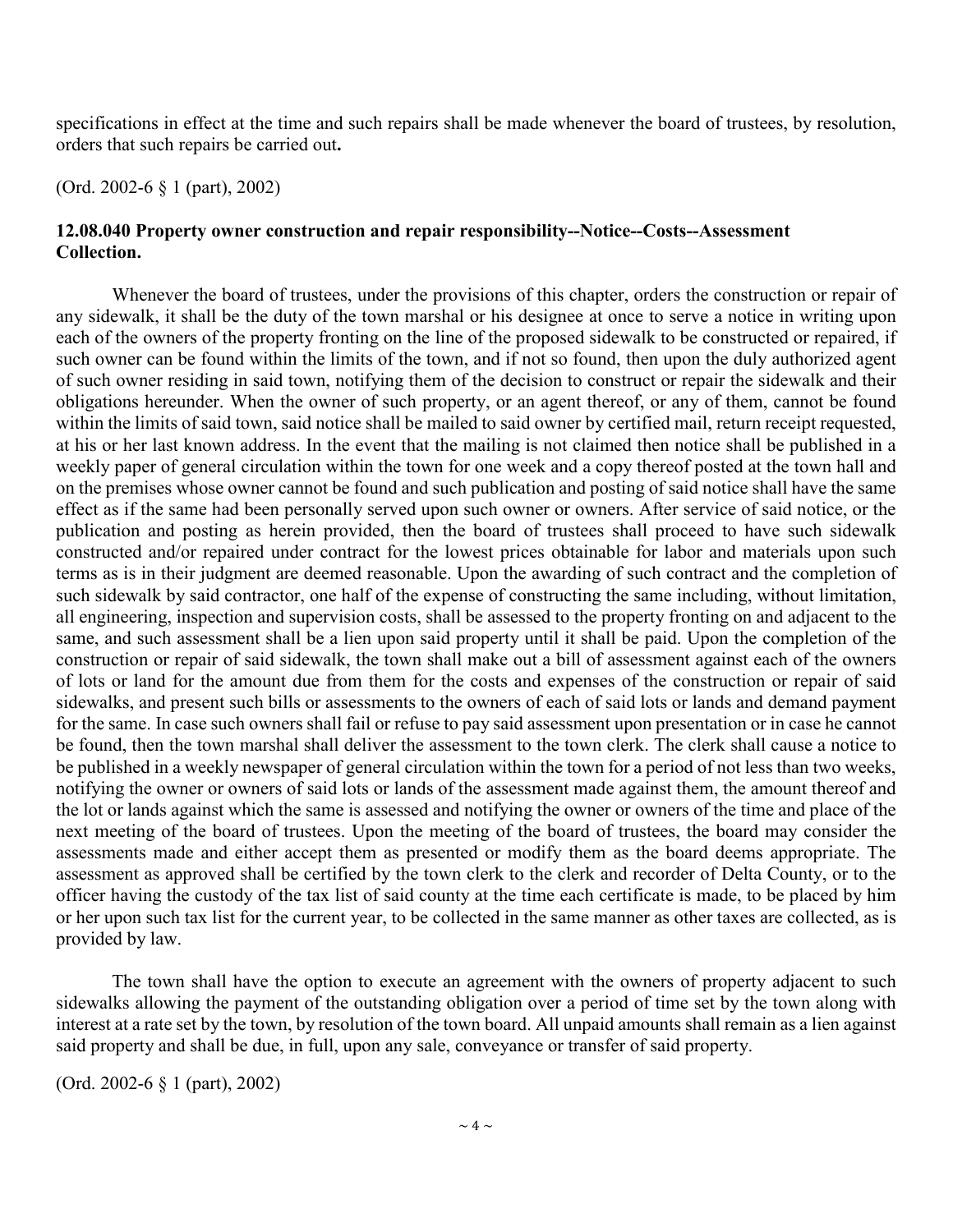### **12.08.050 Relaying of sidewalks.**

The board of trustees may order any existing sidewalks, curbs and gutters which do not conform to the standards and specifications of the town, then in effect, to be re-laid, so as to conform with said standards and specifications, and the proceedings under such order shall be in all respects the same as provided above for the original construction of sidewalks. The cost of relaying shall be a charge upon the owner of the property adjoining the same and a lien upon said property, and such charge shall be collected and such lien enforced as set forth above.

(Ord. 2002-6 § 1 (part), 2002)

### **12.08.060 Violation--Penalty.**

Any person who violates any of the provisions of this chapter shall be deemed guilty of a misdemeanor and, upon conviction thereof, shall be punished in accordance with the penalties set forth in section 1.16.020 of the Code of the Town of Cedaredge.

(Ord. 2010-27, 6/17/2010) (Ord. 2002-6 § 1 (part), 2002)

### **Chapter 12.12**

### **IRRIGATION DITCHES**

Sections: **12.12.010 Ditch construction permitted--Requirements. 12.12.020 Exceptions. 12.12.030 Bridges required for ditches crossing sidewalks. 12.12.040 Construction noncompliance--Permission required--Penalty. 12.12.050 Ditch maintenance--Violation--Penalty.**

#### **12.12.010 Ditch construction permitted-- Requirements.**

It is lawful to construct a ditch along any street or alley for the purpose of conducting water to be used for the purpose of irrigation; provided, that any person so conducting water shall not permit the same to overflow the streets or alleys, and shall convey the same into some street again.

(Ord. 1 Ch. 14 § 1, 1907)

### **12.12.020 Exceptions.**

If it is impracticable to conduct water upon any lot or parcel of land by means of a ditch running along a street or alley as provided in Section 12.12.010, then in that case the board of trustees, upon the application of any person, may in their discretion, give permission in writing for the construction of a ditch or ditches running otherwise than as prescribed.

(Ord. 1 Ch. 14 § 2, 1907)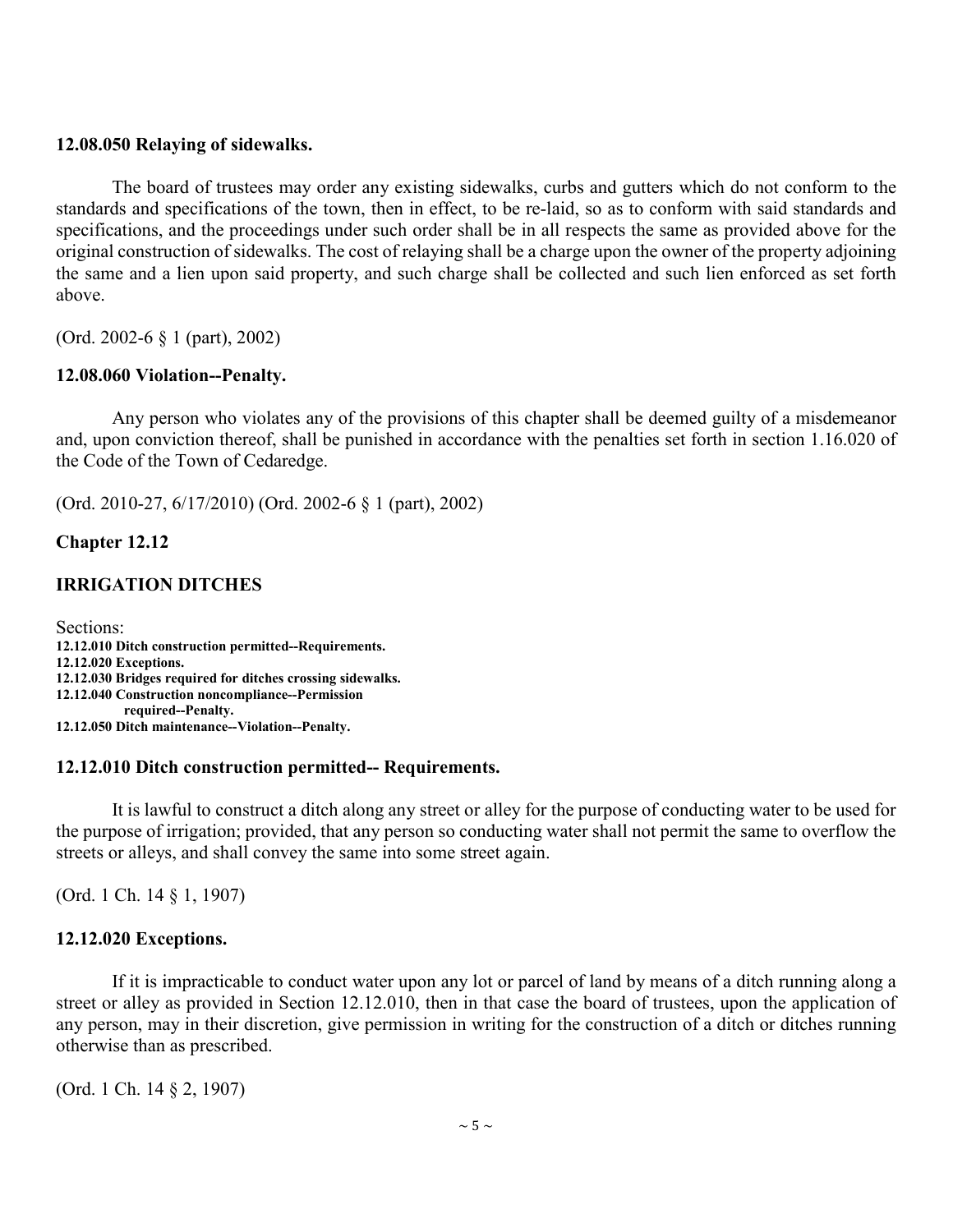# **12.12.030 Bridges required for ditches crossing sidewalks.**

Any person making a ditch across the sidewalk for the purpose of running water upon any lot or parcel of land shall bridge the ditch for the full width of the sidewalk.

(Ord. 1 Ch. 14 § 3, 1907)

### **12.12.040 Construction noncompliance --Permission required--Penalty.**

If any person constructs a ditch running otherwise than as prescribed in Section 12.12.010 without first having obtained permission of the board of trustees as provided, such person shall be deemed guilty of a misdemeanor, and upon conviction thereof, shall be fined.

(Ord. 1 Ch. 14 § 4, 1907)

# **12.12.050 Ditch maintenance-- Violation--Penalty.**

Any person who violates any of the provisions of this chapter shall be deemed guilty of a misdemeanor and, upon conviction thereof, shall be punished in accordance with the penalties set forth in section 1.16.020 of the Code of the Town of Cedaredge.

(Ord. 2010-27, 6/17/2010) (Ord. 1 Ch. 14 § 5, 1907)

# **Chapter 12.16**

# **STREET TREES AND SHRUBS**

Sections: **12.16.010 Definitions. 12.16.020 Care and removal of trees within the town. 12.16.030 Nuisances and abatement. 12.16.040 Penalties. 12.16.050 Establishment of the Cedaredge tree board. 12.16.060 Severability of provisions.**

# **12.16.010 Definitions.**

As used in this chapter, the following terms shall be defined as indicated below:

**Private trees** are trees or shrubs located on private property within the town, whether or not they may project or extend over or outside the property boundary.

**Public access trees** are trees or shrubs within the town located in parks, the golf course or on other land owned by the town.

**Street trees** are trees or shrubs located in public rights-of-way over private property within the town that are/or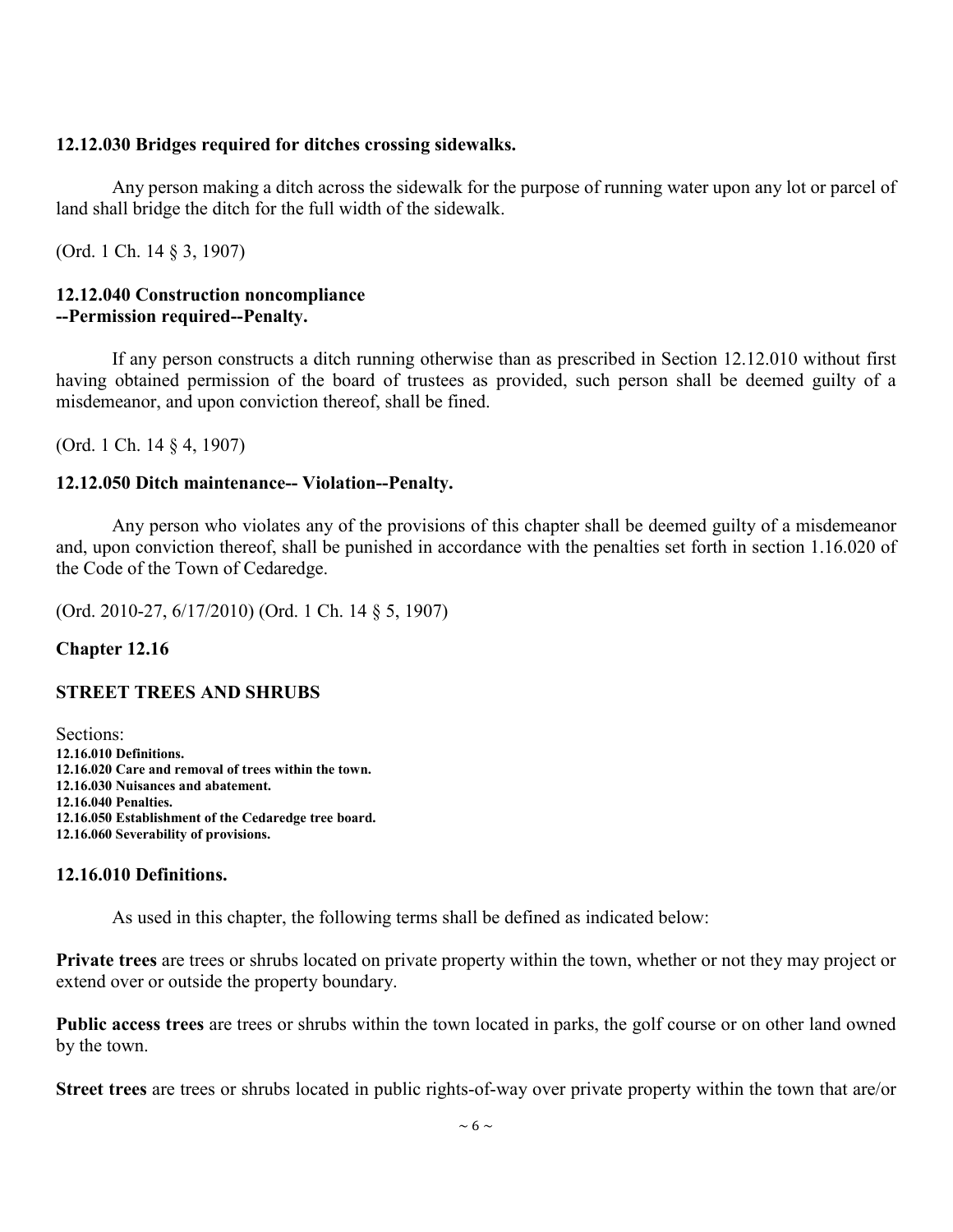may be used for streets, avenues, alleys, sidewalks and trails, whether vehicular or pedestrian.

**Town** refers to the town of Cedaredge, Colorado.

(Ord. 2004-6 § 1 (part), 2004)

# **12.16.020 Care and removal of trees within the town.**

- A. It is unlawful for any person to plant, remove, trim, treat or damage any public access tree without the express prior approval of the town.
- B. It is unlawful for any person to plant, remove, trim, treat or damage any street tree except a public utility, the town, or the owner or party in lawful possession thereof, provided, however, such owner or party in possession must obtain the express prior approval of the town before planting or removing any street tree.
- C. It shall be the responsibility of the owner or party in lawful possession of any property on which street trees or private trees are located to maintain such trees so that they do not constitute a nuisance as defined in Section 12.16.030.

(Ord. 2004-6 § 1 (part), 2004)

# **12.16.030 Nuisances and abatement.**

- A. The following are declared to be a nuisance:
	- 1. Any street tree or private tree which obstructs the proper view of traffic control signs or devices, or unreasonably obstructs the view from vehicles or by pedestrians or traffic at intersections, or which obstructs vehicular or pedestrian traffic;
	- 2. Any street tree or private tree with dead, diseased or decaying limbs which create or tend to create a safety hazard to persons or property;
	- 3. Any street tree or private tree that is dead, or diseased or harbors insects which could cause the infestation of other trees or plants.
- B. In the event the owner or party in lawful possession of any property on which are located any street trees or private trees is in violation of Section 12.16.020(C) of this code, the town may abate such nuisance in accordance with the provisions of Chapter 8.24 of the code of the town of Cedaredge.

(Ord. 2004-6 § 1 (part), 2004)

# **12.16.040 Penalties.**

Any person who violates any of the provisions of this chapter shall be deemed guilty of a misdemeanor and, upon conviction thereof, shall be punished in accordance with the penalties set forth in section 1.16.020 of the Code of the Town of Cedaredge.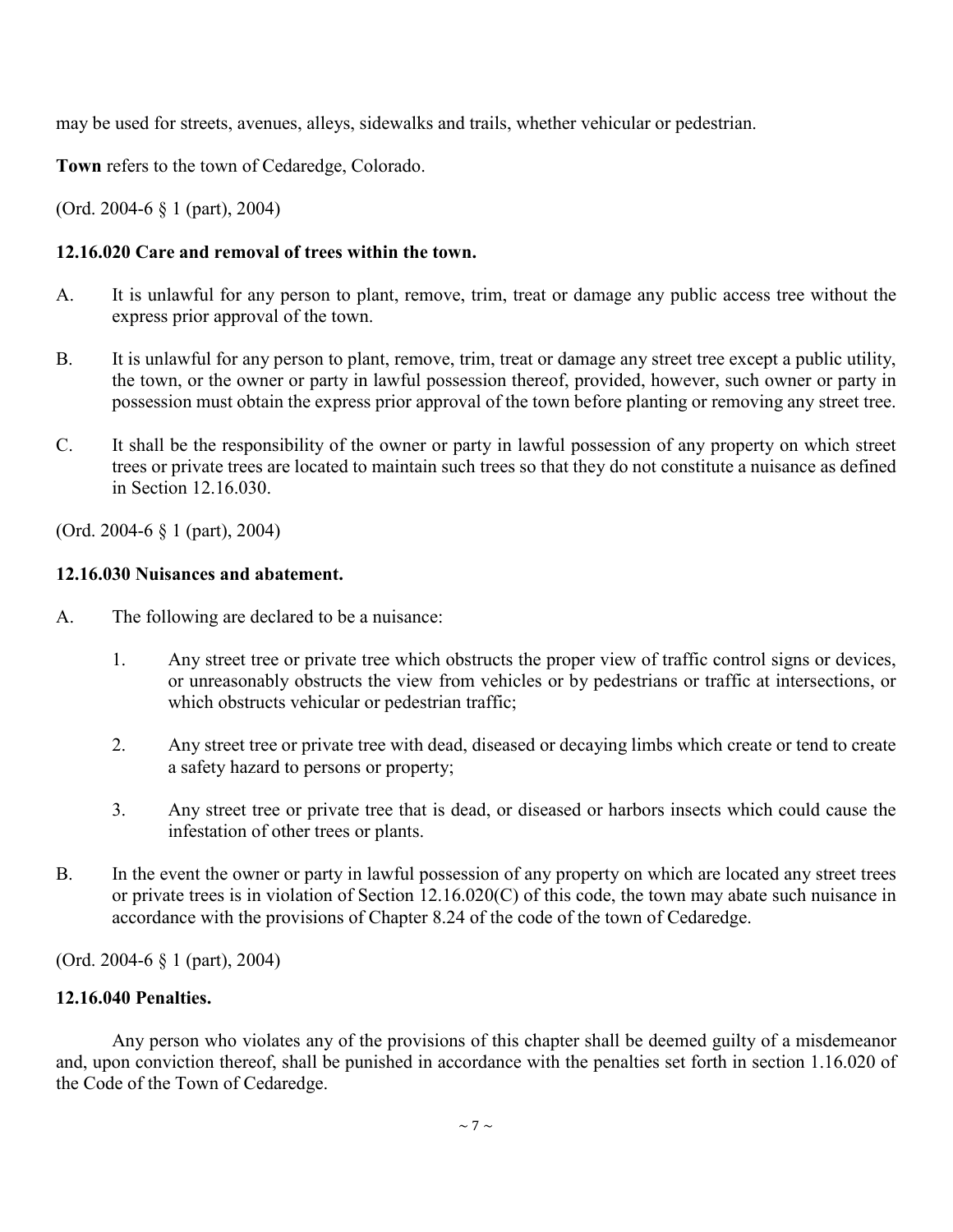# (Ord. 2010-27, 6/17/2010) (Ord. 2004-6 § 1 (part), 2004) **12.16.050 Establishment of the Cedaredge tree board.**

- A. There is created a tree board for the town which shall consist of seven members, six of whom shall be appointed by the town mayor with the approval of the board of trustees (appointed members), and one of whom shall be selected by the board of trustees from among its membership. Each appointed member shall serve for a term of three years and thereafter until his successor shall be appointed; provided, however, the tree board shall determine staggered term expirations for its appointed members in order to preserve a continuity of its operation.
- B. Members of the tree board shall serve without compensation, and the appointed members need not be residents of the town.
- C. The tree board shall meet at least quarterly and at such other times as it may deem appropriate. The tree board shall maintain minutes of its meetings which describe all actions taken or to be taken by it, which minutes shall be available to the board of trustees at any time.
- D. The tree board shall select from among its membership such officers, and adopt such bylaws, as it may deem necessary for the performance of its duties under this chapter.
- E. The tree board shall have the following duties and responsibilities:
	- 1. Plan, investigate, counsel and foster community tree care for the town in order to maintain and improve the community appearance and the health and safety of the community's trees;
	- 2. Investigate and advise the town with respect to: (1) the care, preservation, planting and removal of public access and street trees, and (2) the identification, treatment and other disposition of private trees which, for any reason, pose a threat or danger to persons or property within the town;
	- 3. Conduct an annual Arbor Day observance, recommend and provide educational programs concerning the welfare and enhancement of trees within the town, and recommend to the town actions necessary to maintain the town's designation as a Tree City U.S.A.;
	- 4. Provide such other advice and counsel with respect to trees within the town as the town may from time to time request.

(Ord. 2004-6 § 1 (part), 2004)

# **Chapter 12.20**

# **CEMETERIES**

Sections: **12.20.010 Cemetery premises--Curfew. 12.20.020 Signposting. 12.20.030 Violation--Penalty.**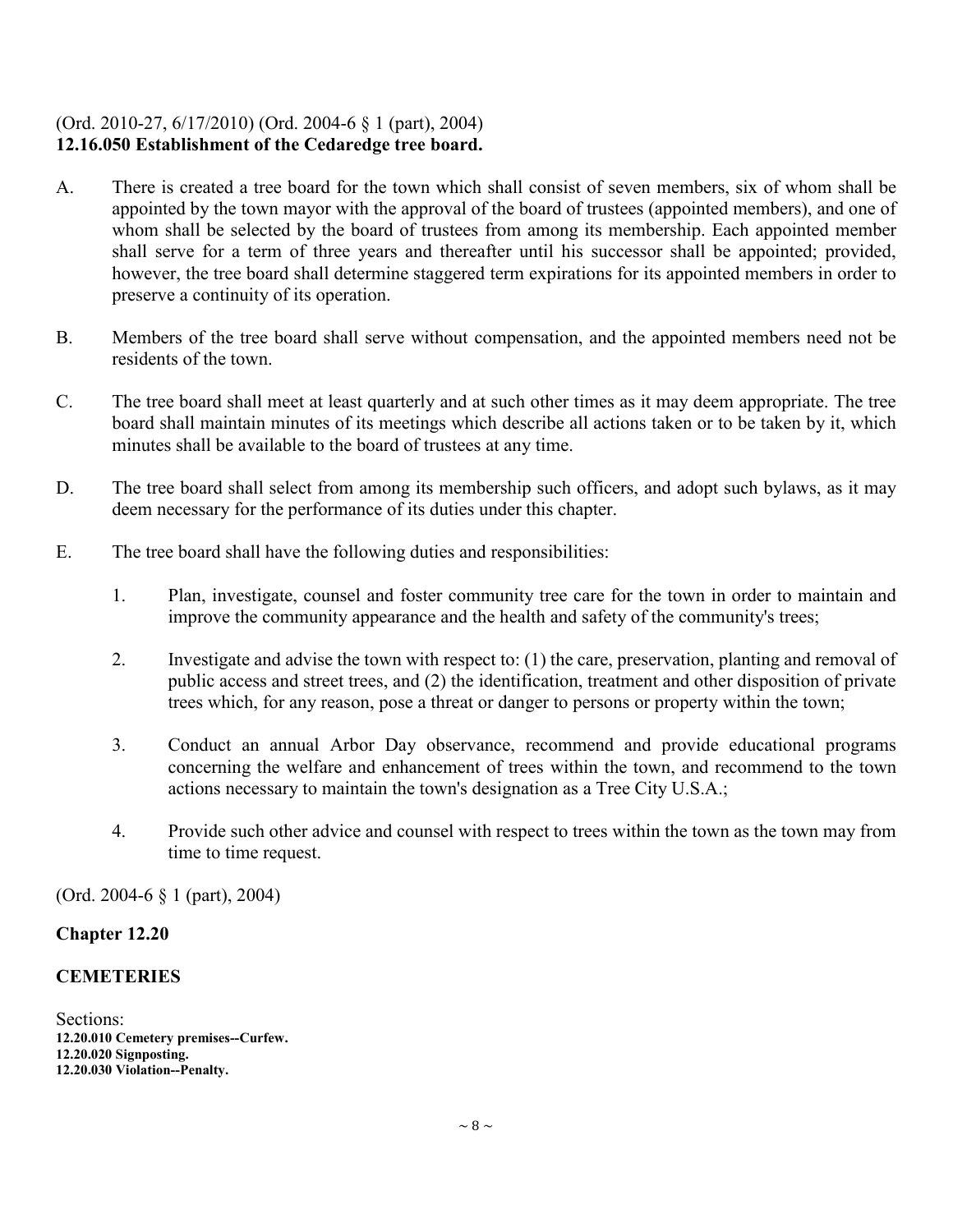### **12.20.010 Cemetery premises--Curfew.**

It is unlawful for any person to enter upon, or remain upon, any premises within the town operated as a cemetery for the burial of human bodies from one hour after sunset to sunrise of the following day.

(Ord. 4-1987 § 1, 1987)

#### **12.20.020 Signposting.**

The town clerk shall prepare appropriate signs giving notice of the provisions of this chapter, which signs shall be posted at each entrance to such cemetery premises.

(Ord. 4-1987 § 2, 1987)

### **12.20.030 Violation--Penalty.**

Any person who violates any of the provisions of this chapter shall be deemed guilty of a misdemeanor and, upon conviction thereof, shall be punished in accordance with the penalties set forth in section 1.16.020 of the Code of the Town of Cedaredge.

(Ord. 2010-27, 6/17/2010) (Ord. 4-1987 § 3, 1987)

### **Chapter 12.24**

### **TOWN PARK**

Sections: **12.24.010 Park hours and limitations. 12.24.020 Motor vehicles prohibited. 12.24.030 Dog excrement--Disposal responsibility. 12.24.040 Signposting. 12.24.050 Livestock prohibited. 12.24.060 Fees for use of bandstand. 12.24.070 Fires prohibited. 12.24.080 Litter and waste. 12.24.090 Moving benches and tables. 12.24.100 Skating prohibited. 12.24.110 Golfing prohibited. 12.24.120 Unauthorized signs. 12.24.130 Violation--Penalty.**

### **12.24.010 Park hours and limitations.**

No person or persons may remain in any Cedaredge Park during the period set forth below unless permission has been authorized in writing by the town administrator. No person may remain in any town park between the hours of ten p.m. and sunrise of the following day, Sunday through Thursday; and eleven p.m. through sunrise of the following day on Friday, Saturday or a holiday falling on Monday. No person under the age of eighteen (18) years shall remain in any town park between the hours of sunset and sunrise unless accompanied by a parent or guardian.

No person may remain in or on any unlit town greenbelt trail, bike trail or walking trail between sunset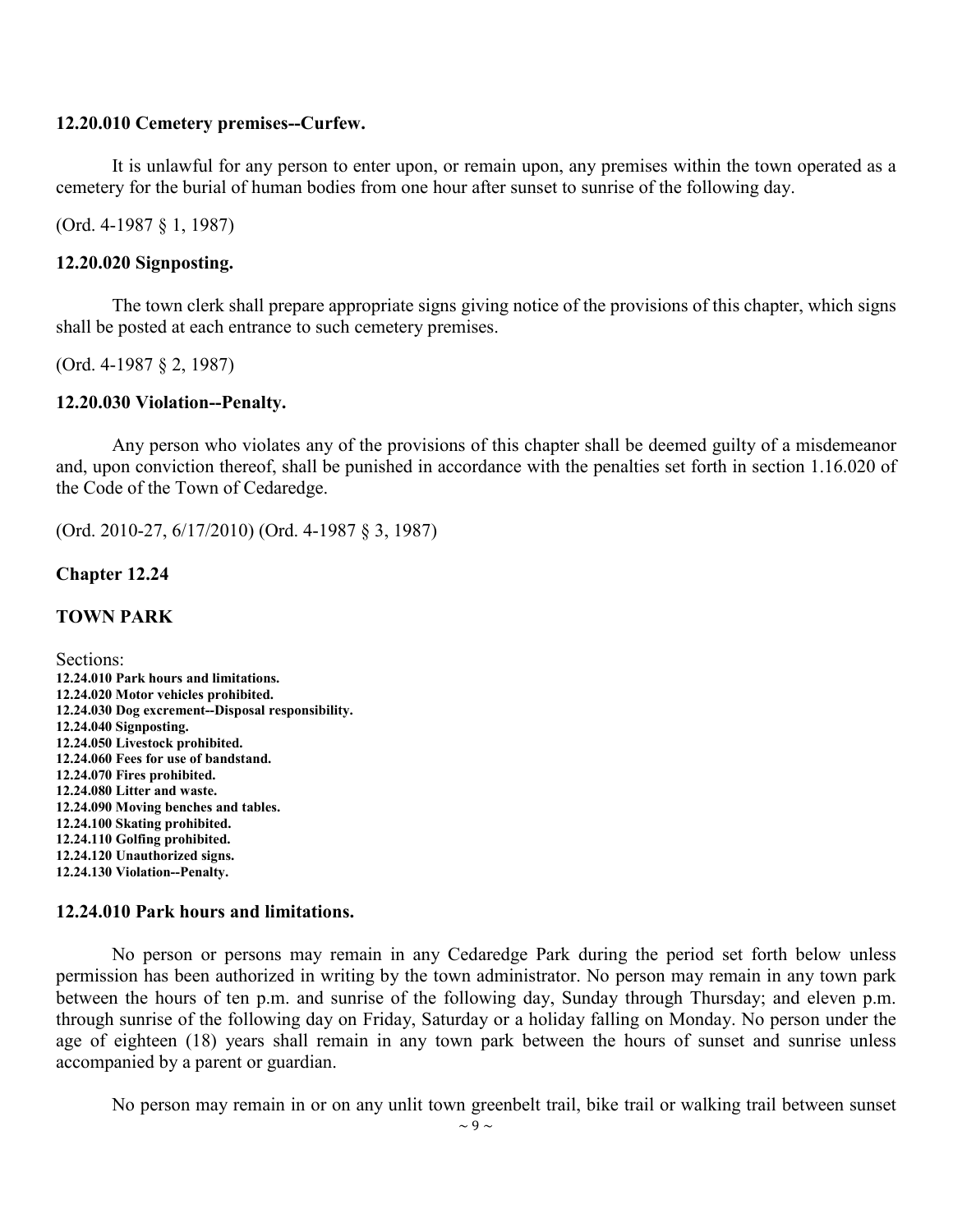and sunrise.

Sound-amplifying equipment may be use only after obtaining a permit from the town and only between the hours of twelve noon and nine p.m. unless otherwise permitted by the town. The right to use sound amplification equipment may be limited to minimize the disturbance to residents surrounding a park.

(Ord. No. 2009-05, 7-16-2009)

#### **12.24.020 Motor vehicles prohibited.**

It is further unlawful for any person except town employees or other authorized persons, at any time, to drive, operate, or otherwise place any motor vehicle or any motorized vehicle within the area of the Cedaredge Town Park, excepting only public streets, alleys and designated parking areas.

(Ord. No. 2009-05, 7-16-2009)

### **12.24.030 Dog excrement--Disposal responsibility.**

Any person who enters upon Cedaredge Town Park with a dog shall be responsible for the removal of any excrement by the dog upon the park premises or any part thereof and it is unlawful for any such person to fail to remove and dispose of such excrement by a sanitary method of disposal.

(Ord. No. 2009-05, 7-16-2009)

### **12.24.040 Signposting.**

The town clerk shall prepare appropriate signs giving notice of the provisions of this chapter, which signs shall be posted at the parking area and each pedestrian entry into the Cedaredge Town Park.

(Ord. No. 2009-05, 7-16-2009)

### **12.24.050 Livestock prohibited.**

It is unlawful for any person, at any time to ride, drive or otherwise allow any horse or any other livestock to be upon the grounds of any park without prior permission from the town.

(Ord. No. 2009-05, 7-16-2009)

### **12.24.060 Fees for use of bandstand. Editor Notes**:

The bandstand may be reserved, on a first come first served basis, for any lawful purpose by making application to the town clerk and paying a daily fee. Such daily fees shall be set, by resolution, by the board of trustees. The town clerk has no authority to waive such fees without the prior approval of the board of trustees. The permit to use such bandstand shall be executed by the town clerk, deputy town clerk, mayor, the town administrator or other authorized town personnel. A copy of the permit must be available for inspection at the bandstand during such use and the person or organization applying for such permit shall be responsible for compliance with this article and liable for any damages to the bandstand.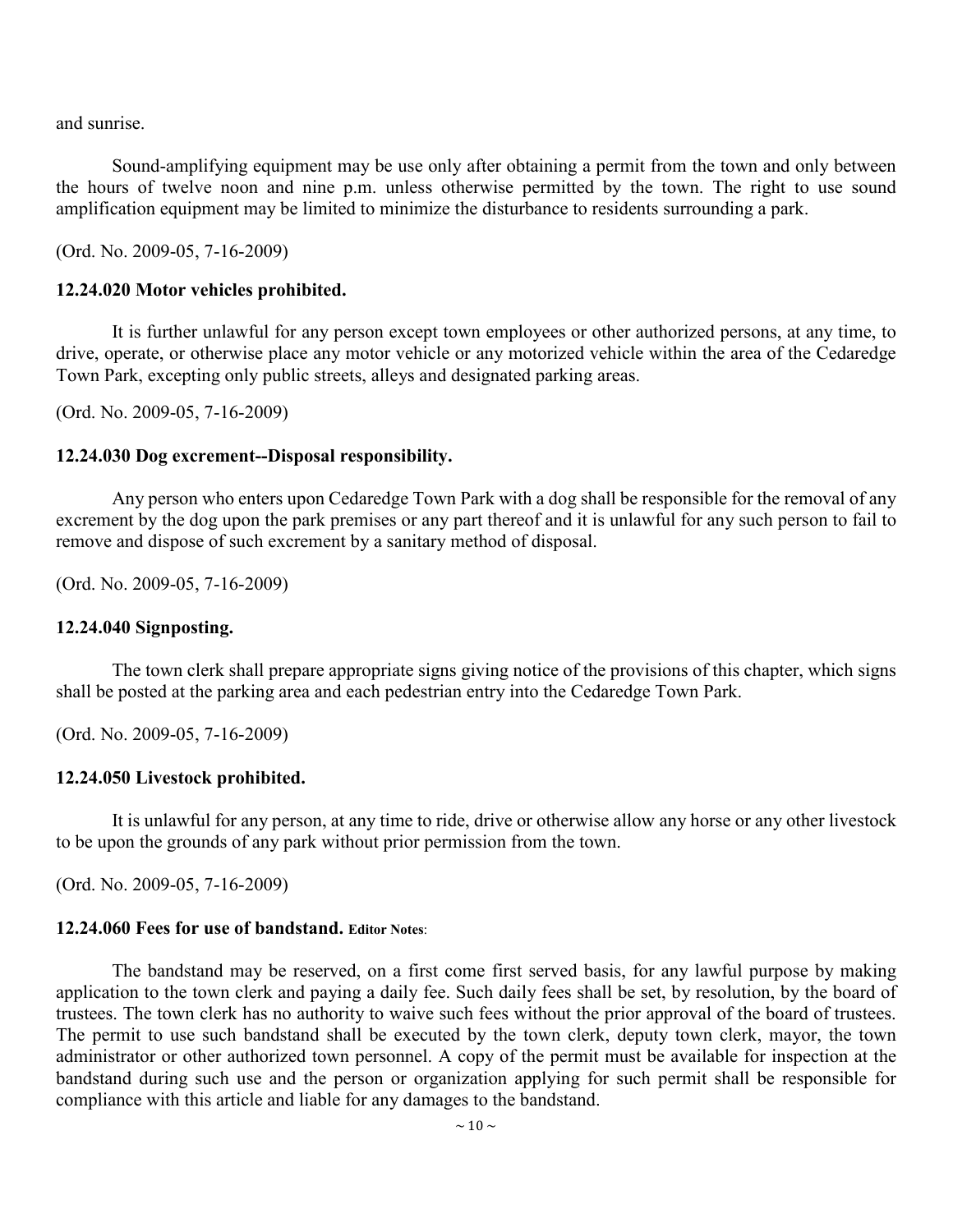(Ord. No. 2009-05, 7-16-2009)

# **12.24.070 Fires prohibited.**

No person shall start, kindle, build or maintain any fire in any park within the town except it grilles provided, or in self-supporting barbecue grilles in designated picnic areas.

(Ord. No. 2009-05, 7-16-2009)

### **12.24.080 Litter and waste.**

No person shall place, deposit, or throw any waste, refuse, litter or other substance in any park or in any shelter, except in receptacles provided for that purpose. Park waste receptacles shall not be used for dumping household trash or waste.

(Ord. No. 2009-05, 7-16-2009)

# **12.24.090 Moving benches and tables.**

No person shall move any town owned benches, seats or tables within the park except within picnic areas.

(Ord. No. 2009-05, 7-16-2009)

### **12.24.100 Skating prohibited.**

No person shall skate or skateboard within any town park except on sidewalks or other designated locations as approved by the board of trustees.

(Ord. No. 2009-05, 7-16-2009)

# **12.25.105 Tennis Courts**

No person shall engage in any activities other than tennis within the tennis courts; with the exception of sporting or recreation activities similar to tennis that utilize equipment and attire similar to tennis equipment and attire.

No hard soled shoes, bikes, skates, skateboards, animals, glass containers, alcohol, tobacco, drugs, profanity, graffiti, defacement, vandalism, or excessive noise are allowed.

The Town reserved the right to revoke use of the tennis court privileges and change the rules at any time.

(Ord. 2011-8, 10-20-2011)

# **12.24.110 Golfing prohibited.**

No person shall hit or otherwise use a golf ball or golf clubs within a town park.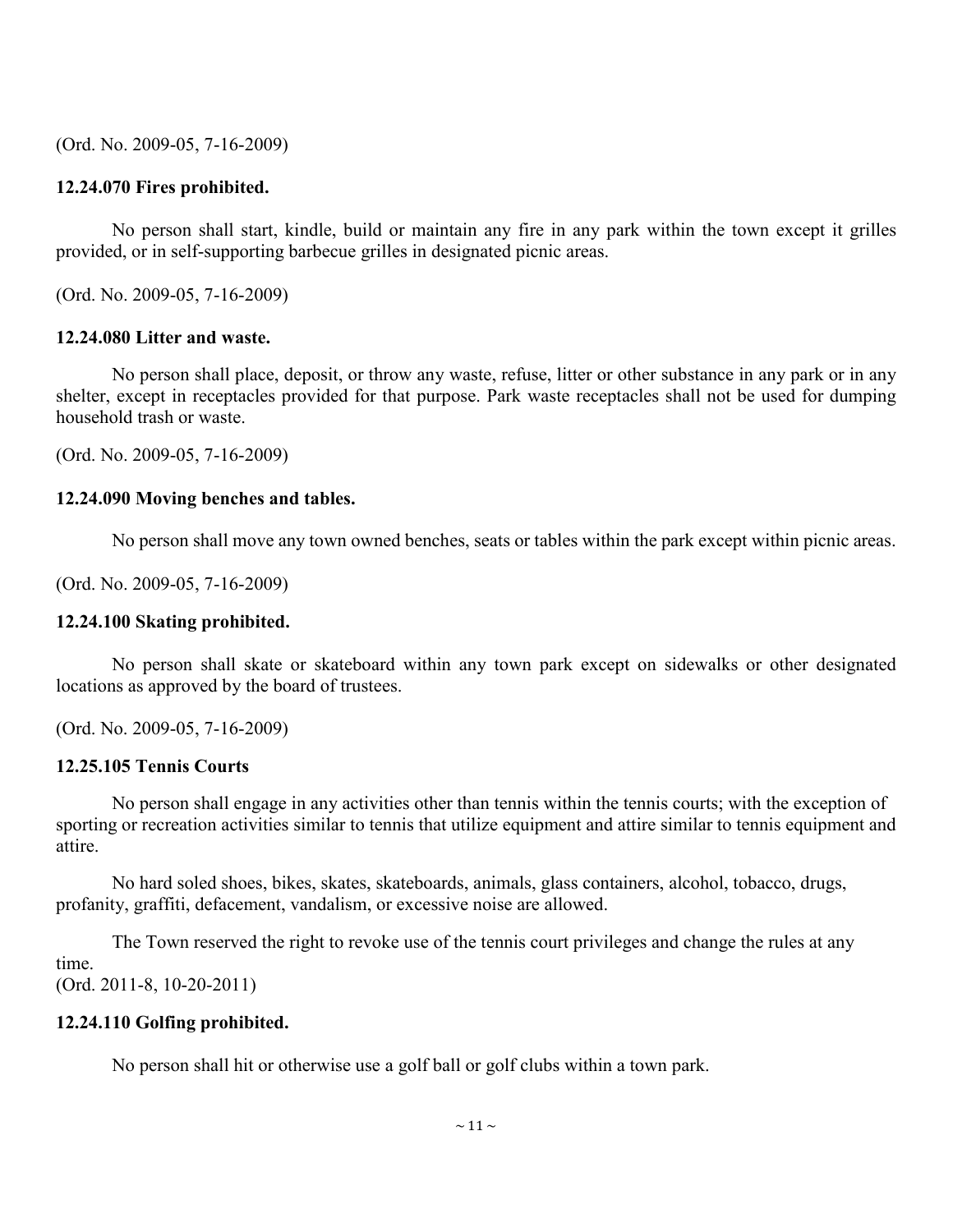(Ord. No. 2009-05, 7-16-2009)

Any person convicted of a violation of any provision of this chapter shall be punished in accordance with Chapter 1.16 of this code.

(Ord. No. 2009-05, 7-16-2009) (Ord. 2010-25, adopted June 17, 2010 rescinds chapter 12.28 adopted by Ord. 1 Ch. 11, 1907, this chapter is outdated and does not fit current policies of the town, the town had rescinded Chapter 12.28 in 1995 with Ordinance 1995-7, but the correction to the Code was never codified. (Ord.2012-9 Rescinds 12.24.120)

(Ord. No. 2009-05, adopted July 16, 2009)

**Section 12.32**

### **PARKING RESTRICTIONS**

**Sections:**

**Section 12.32.010 Definitions Section 12.32.020 Traffic Model Code 1204(3)(b) Text Only Section 2.32.020 Main Street Snow Removal Parking Restrictions Section 12.32.030 1204 Traffic Penalties and Schedule of Fines** 

### **Section 12.32.010 Definitions**

**Main Street** means from Highway 65 west to 4<sup>th</sup> Street.

**Snow Storm Conditions** means when snow exceeds 2 inches of accumulation.

**Traffic Control Device** a sign, signal, marking or other device placed on or adjacent to a street or highway (by authority of a public body or official having jurisdiction), to regulate, warn, or guide traffic.

# **Section 12.32.020 Traffic Model Code 1204(3)(b) Text Only**

In addition to the restrictions specified in subsections (1) and (2) of this section, no person shall park a vehicle, except when necessary to avoid conflict with other traffic or in compliance with the directions of a police officer or official traffic control device, in any of the following places; At any other place were official sign prohibit parking.

# **Section 12.32.020 Main Street Snow Removal Parking Restrictions**

During the months of November through April of each year between the hours of 4:00 o'clock a.m. and 10:00 o'clock a.m., it shall be unlawful for any person, to park a vehicle on Main Street within the Town of Cedaredge when Snow Storm Conditions exist, no owner of a motor vehicle or person in charge of a motor vehicle shall allow the vehicle to remain parked, abandoned, standing or stopped on Main Street.

# **Section 12.32.040 Penalty**

Any person violating any section of the Model Traffic Code is subject to the schedule of penalty assessments.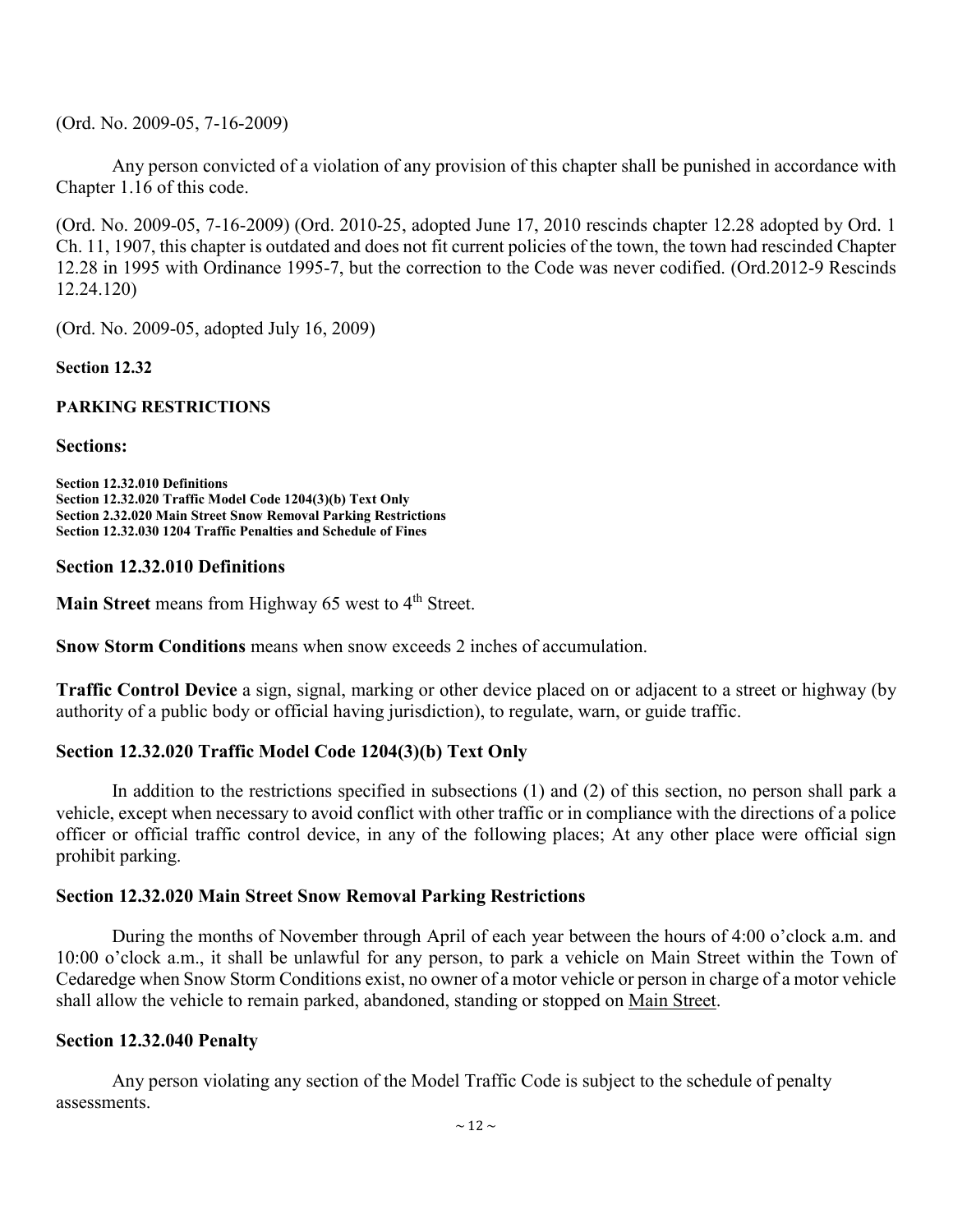# (Ord 2015-7, 20151015)

# **Chapter 12.35**

# **ON-PREMISE FOOD ESTABLISHMENT PERMIT FOR USE OF TOWN ROWs**

SECTIONS: **12.35.01 Definitions 12.35.02 Required License; Fees; Term 12.35.03 Eligibility 12.35.04 Factors for Grant of License 12.35.05 Violation; Penalty; Enforcement** 

# **12.35.01 DEFINITIONS**

**On-Premise Food Establishment** means any Drive-in or Drive-through Restaurant, Hotel, Brew Pub, Brewery, Distillery, Winery, Bar, Tavern, or Limited Indoor or Outdoor Recreation Facility as defined under Chapter 16.25.300 of the Cedaredge Municipal Code, so long as it offers at a minimum food products such as sandwiches or light snacks, whether it operated under a state liquor license or not.

**Outside Area** means an area located on a sidewalk or other Town ROW that is immediately adjacent to the On-Premise Food Establishment premises and used for seasonal service outdoors.

# **12.35.02 LICENSE REQUIRED; FEES; TERM**

- A. Any On-Premise Food Establishment may serve food and beverages in an Outside Area located on a sidewalk or other Town ROW or where the use of the sidewalk or Town ROW would allow access to an adjacent outside area from February 1 until November 30 of each year.
- B. If an On-Premise Food Establishment has a liquor license, a modification of premises by the State of Colorado Liquor Enforcement Division is required.
- C. The application fee for this license shall be set forth in a fee schedule adopted the Board of Trustees and amended from time to time.
- D. This license shall expire each year and shall be renewable annually with the licensee's liquor license, or on February 1 of each year if the Licensee has no liquor license.
- E. This License does not allow any material change in the interior of any premises that would affect the basic character of the premises or the physical structure.

# **12.35.03 ELIGIBILITY FOR LICENSE**

A. An approved diagram of the currently On-premise Food Establishment and a diagram of the proposed changes to allow for the Outside Area, including the use of barriers approved by the Town and state licensing authority, if applicable.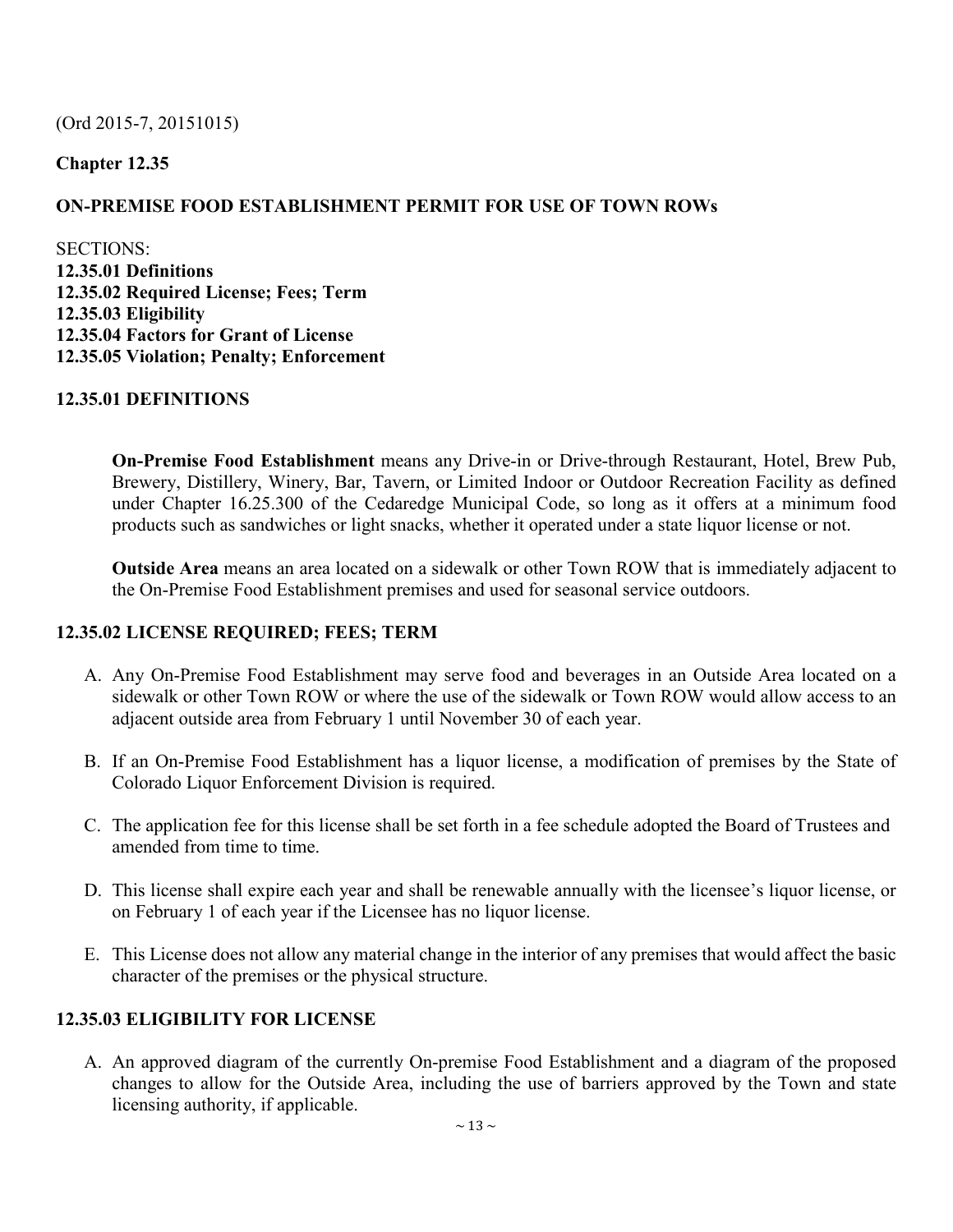- B. The diagram must include the location of all Town required warning signs that must be posted in areas visible to the public, including all points of ingress and egress, regarding laws against public consumption of food or beverages beyond the barriers, as well as any other alcohol related signs, if applicable.
- C. Along with a detailed diagram, a control plan must be submitted which specifically addresses the number of seats that will be available in the Outside Area; how the servers will prevent food or beverages from going beyond the barriers; and how all Town and state liquor License laws will be adhered to, if applicable.
- D. Possession, by the licensee, of the changed premises by lease arrangement between Town and licensee for use of sidewalk or Town ROW.
- E. The licensed premises, as modified, must comprise a definite contiguous area and a sidewalk or Town ROW can provide access to achieve such contiguous area.
- F. The licensed premises, as modified, will not encroach upon, or overlap with the licensed premises of any other licensee.
- G. The licensed premises, as modified, complies with local building and zoning laws.
- H. The licensed premises, as modified, complies with all other restrictions and requirements imposed by the Colorado liquor code and rules, if applicable.
- I. Any local, state, and federal taxes are timely paid.
- J. No permanent structure shall be erected on any sidewalk to Town ROW.
- K. Bistro or small patio tables seating of no more than four shall be used.
- L. Umbrellas may be allowed so long as the Town approves the same so that the wind cannot lift the umbrellas into traffic or the public causing injury or harm.
- M. Smoking shall not be allowed on any Temporary Outside Service Area.
- N. On-premise Food Establishments shall provide adequate space for pedestrian traffic which complies with the American with Disabilities Act of 1990. Tables or chairs may not prohibit walking traffic on the sidewalks.

# **12.35.04 FACTORS FOR GRANT OF LICENSE**

- A. The reasonable requirements of the neighborhood and the desires of the inhabitants.
- B. The possession, by the licensee, of the changed premises by ownership, lease, rental, or other arrangement.